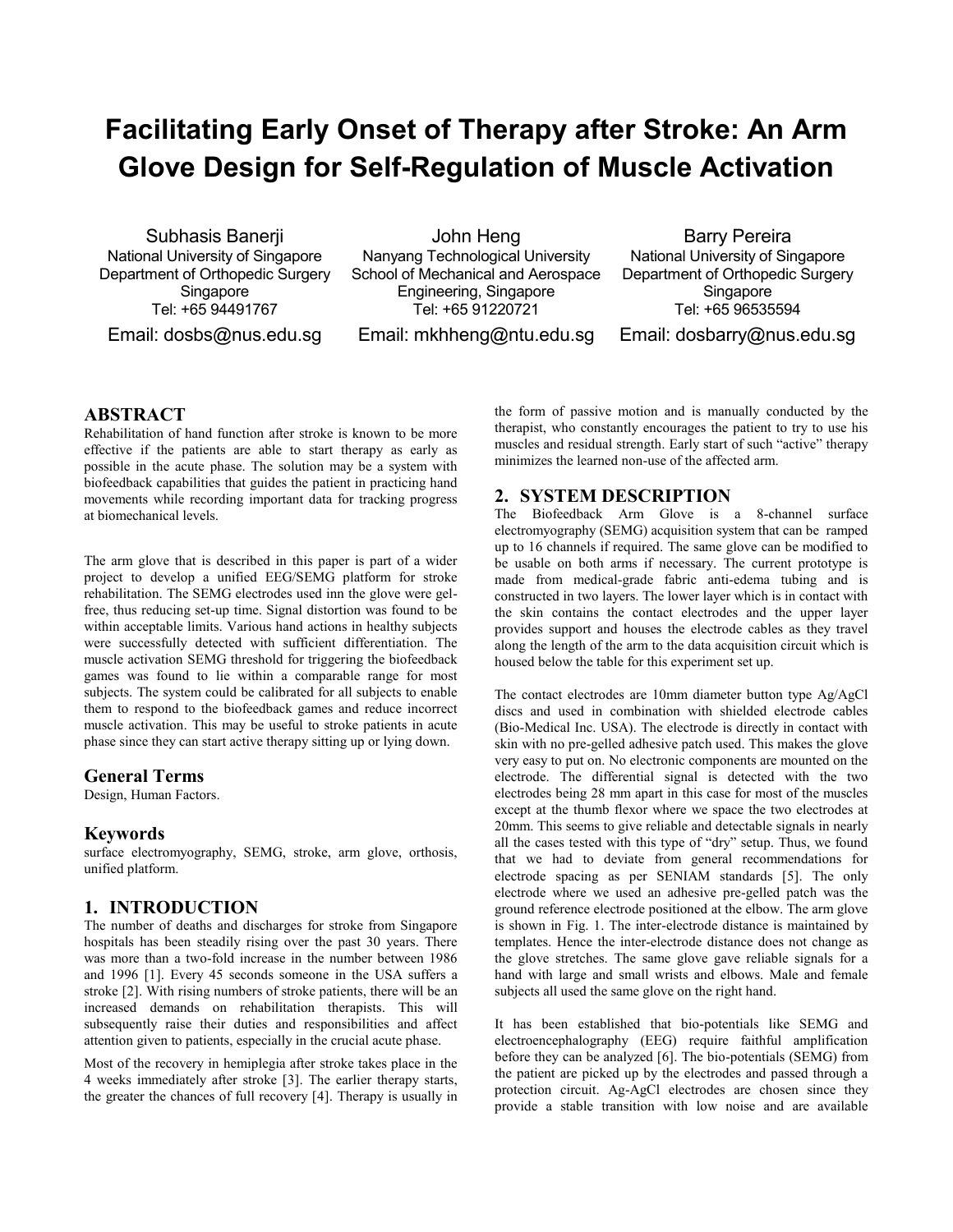commercially [7]. The protection circuit guards the user and also isolates the circuits downstream from electrostatic discharge [8], [9], [10]. There are capacitors which suppress radio-frequency signals that might enter the cable. A network of double-diodes and resistors perform the protective functions. After the protection circuit, the bio-signal gets amplified with a gain factor by a high quality instrumentation amplifier (TLC279 LinCMOS precision quad operational amps) from Texas Instruments Inc. USA). One of the problems of recording SEMG is that the measured signals are often corrupted by low and high frequency interferences [11]. Amplification is carried out in several stages, as a result of which the design of the first stage becomes crucial. If it is not designed well, the system will pick up more noise which will be amplified further by the following stages. This will cause highly undesirable distortion of the signal to be monitored. An instrumentation amplifier is hence used in the first stage due to its various advantages suitable for medical instruments [11]. The detailed design of this circuit was reported by the authors earlier [12],[13].



**Figure 1. Table top set up of arm glove with joystick**

Software issues were greatly reduced by adopting LabView 8.0 (From National Instruments Corporation, USA) as a development platform for the entire project. This circuit, which will receive bio-potential signal, will be connected with NI-USB 6259, a multi I/O interface (National Instruments Inc. USA), which interfaces with the computer.

The USB-6259 has as many as 32 analog input terminals, 4 analog output terminals, 32 digital pins, 16-bit A-D converters and two 32-bit counters [14]. 8 of the analog input terminals are used for connecting to the interface circuit (2 sets of 4 channel circuits). 8 digital output pins are also connected to the interface circuit to control the working mode (SEMG or EEG) of each channel. This feature has been incorporated to make it possible to record both SEMG and EEG simultaneously for future experiment as part of the Unified Platform concept [12]. The block diagram explaining the setup is shown in Fig. 2.



**Figure 2. Unified platform setup showing SEMG glove and signal flow path up to the monitor which displays the biofeedback.**

Once the signals are acquired into LabView, the triggers (thresholds) for use in the guided therapy games can be calibrated for the user. This calibration may involve further gain and trigger setting for each channel separately for an individual. After the calibration, the GUI takes over to guide the user through movements involving isometric, single joint and multiple joints. The GUI enables the patient or therapist to set intensity levels, number of repetitions, audio cues, visual assist, video guidance. The game set up is shown in Fig. 3.



**Figure 3. Gaming setup with biofeedback arm glove**

## **3. RESULTS**

A trial equipment test was conducted by generating signal in LabView 8.0 (running on Windows XP, Pentium 4 PC with 1.5 GB RAM) and give input to the circuit through the analog outputs of the USB-6259. The frequency of this signal was varied over a range which covers the expected range of SEMG signals. The outputs from the circuit were measured and gain calculations were made in LabView. The frequency response of the circuit boards was then plotted in LabView (Fig. 5).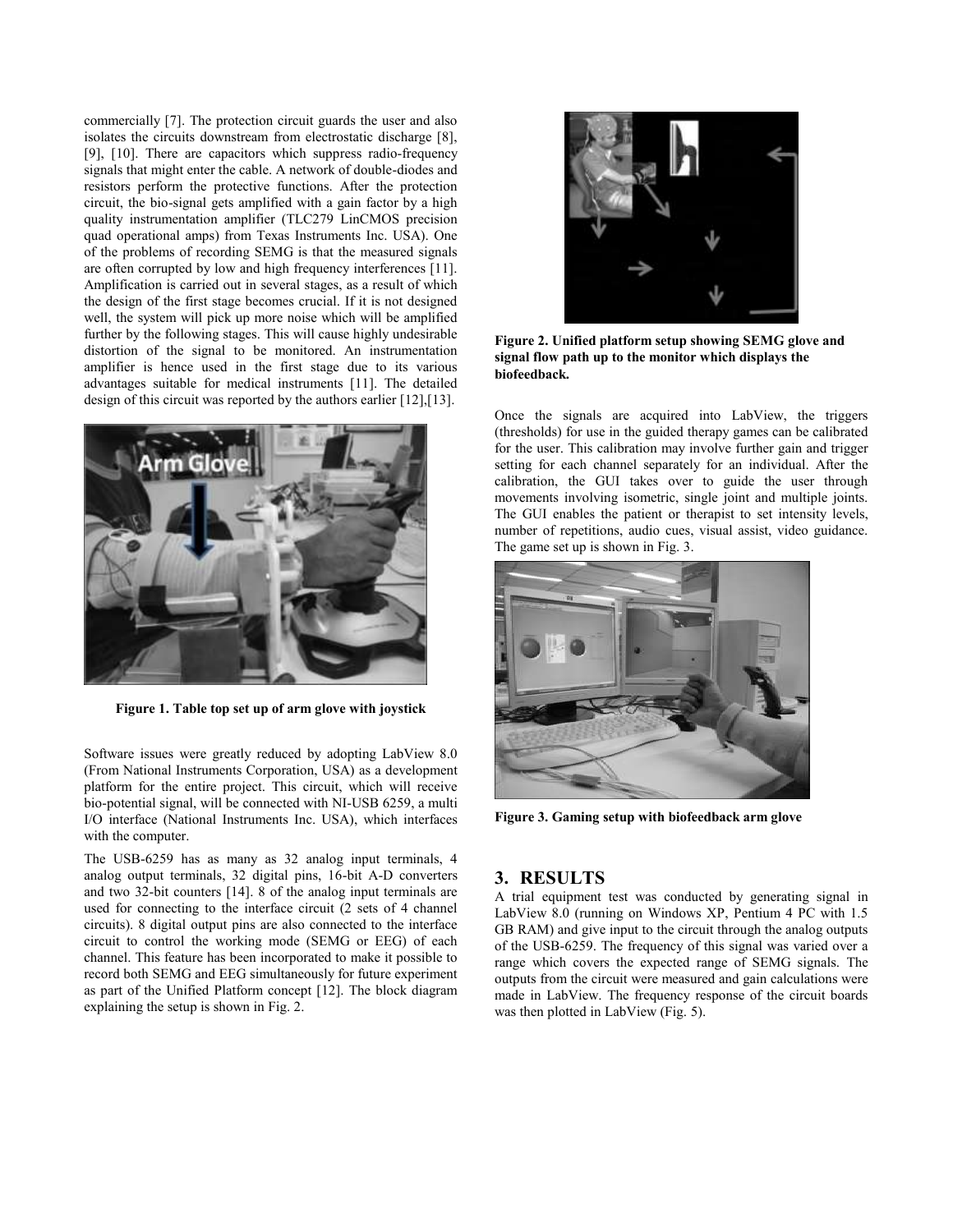

**Figure. 5. Frequency response of actual PCB in SEMG mode**

A negligible amount of distortion was observed in the curve, due to the effects of real-world measurement conditions like sampling noise of digital-analog converter in the USB-6259 and random environmental noise. The cut-off frequencies are indicated by the circles on the graph in Fig.3. The gain at the lower cut-off frequency (10 Hz) is approximately 150, while at the higher cutoff frequency (500 Hz) it is about 125. Between them, which is the expected range whereby the SEMG signal would present (10Hz – 500 Hz), gain of the system is approximately 200. This is an acceptable performance for SEMG measurements [14]. Details of the EEG mode response have been reported earlier by the authors [15]. The EEG recording helps to monitor important neurological parameters for progress monitoring and biofeedback.

For performance verification, it was decided to measure the SEMG response of wrist extension. Wrist extension is one of the major challenges for those with post-stroke hemiplegia. The electrode positions for measuring extension were set up as suggested in [5]. It was found that the triggers were more distinct and repeatable when the inter-electrode distance was maintained as mentioned earlier. Fig. 6 shows the SEMG response measured by a 9V battery operated version of the proposed prototype. It can be clearly seen that the proposed system can produce triggers which are stable and sensitive.



**Fig.6. Front panel of LabView Program for Active Mode Rehabilitation**

SEMG signals from five healthy persons were measured, and it was found that the system was sensitive enough to detect even small finger movements and isometric contractions. Gain could be

adjusted if the SEMG signals were weak. Or else, the threshold could be lowered in any channel to assist in achieving the trigger. Once this was established, we proceeded to extend the glove to a two layer 8-channel system. The muscles targeted for standard therapy exercises are listed in Table I.

**Table I. Muscle groups tapped for "dry" electrode SEMG signals**

|   | Movement           | Muscle group               |  |
|---|--------------------|----------------------------|--|
|   | Wrist extension    | Extensor carpi ulnaris     |  |
| 2 | Wrist flexion      | Flexor carpi ulnaris       |  |
| 3 | Fingers extension  | Extensor digitorum         |  |
| 4 | Fingers flexion    | Flexor digitorum profundus |  |
|   | Forearm pronation  | Pronator teres             |  |
| 6 | Forearm supination | Supinator                  |  |
|   | Thumb flexion      | Opponens pollicis          |  |

The next set of experiments with 10 healthy subjects in the age group 25-74 involved recording 8-channel SEMG in resting state, in a relaxation state and then during hand and arm movements. Movements were categorized into single joint and multiple joint movements. This was followed by task practice which included two-finger pinch, cylindrical grasp and four finger pinch.

| Table II. Additional software gain and average thresholds set |
|---------------------------------------------------------------|
| for healthy subjects in the age group ranging 25-74 years     |

|                | Muscle                           | Gain<br>Range | Average<br>Threshold<br>Amplitude<br>$(Gain=1)$ |
|----------------|----------------------------------|---------------|-------------------------------------------------|
| 1              | Extensor carpi ulnaris           | $1 - 2$       | $0.02$ V                                        |
| $\overline{c}$ | Flexor carpi ulnaris             | $1 - 4$       | $0.02$ V                                        |
| 3              | Extensor digitorum               | $1 - 8$       | $0.015$ V                                       |
| 4              | digitorum<br>Flexor<br>profundus | $1 - 8$       | $0.02$ V                                        |
| 5              | Pronator teres                   | $1 - 2$       | $0.02$ V                                        |
| 6              | Supinator                        | $1 - 4$       | $0.02$ V                                        |
|                | Opponens pollicis                | $1 - 2$       | $0.02$ V                                        |

Table II shows the average trigger thresholds of the SEMG signals which were found for the concerned muscles as well as the gains that were required in the software, over and above the fixed gain provided in the hardware circuit. For subjects exhibiting involuntary co-contraction, the thresholds could be modified to still give unique triggers.

As seen from the table, additional gain was required in some cases, particularly the finger extensors and the supinator. These two muscles seemed to be bypassed and compensated for either by a different set of muscles or by exaggerated medio-lateral elbow movement. In all except one, after a few trials, the required muscle could be engaged and relaxed using the biofeedback. Unexpectedly, signals were found to be clearer in case of healthy elderly subjects as compared to some younger subjects. This may be due to thinning of skin due to old age among other reasons. This will be an advantage since a large majority of the stroke